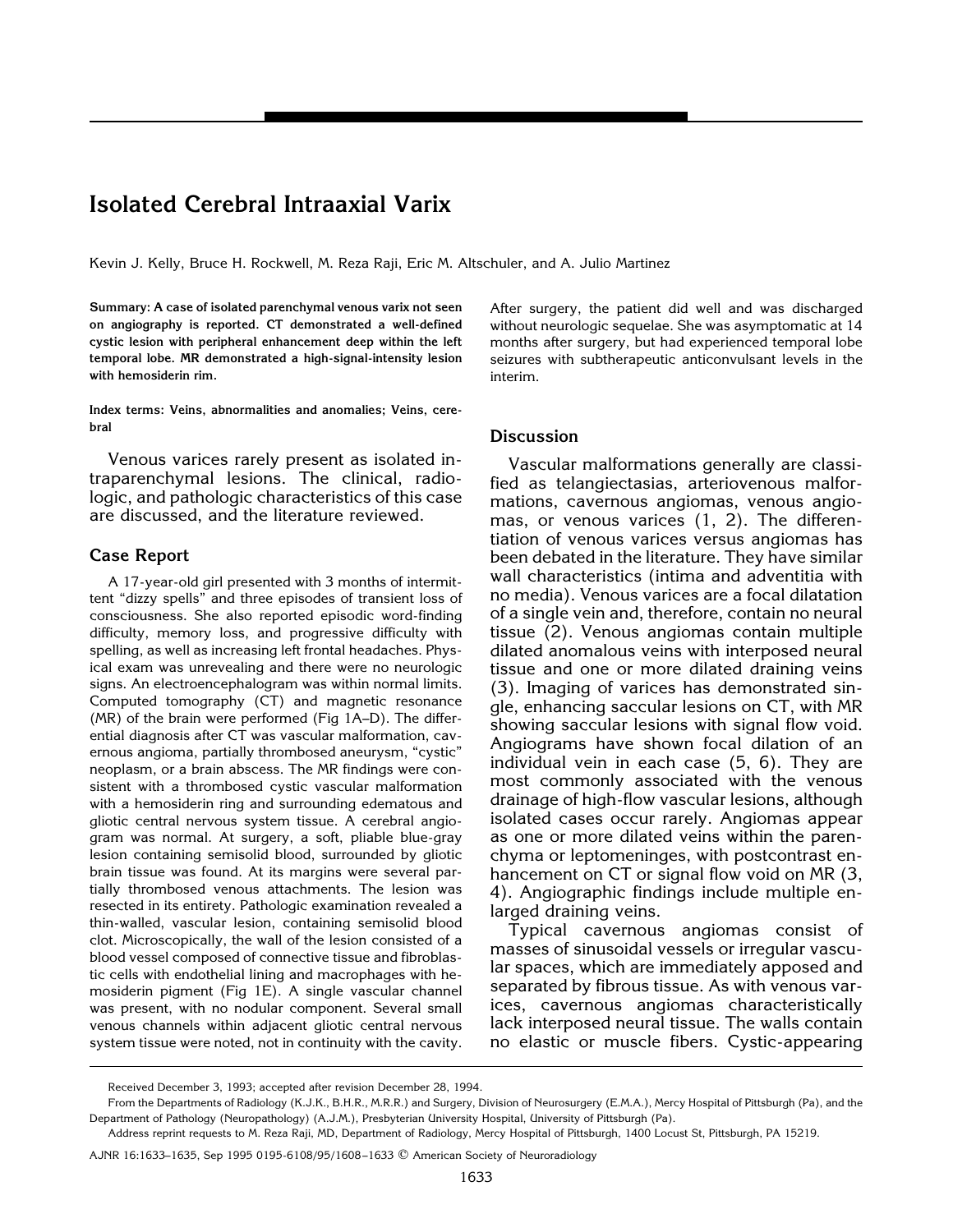

Fig 1. A and B, Axial CT without and with intravenous contrast. Round,  $2 \times 2$ -cm, soft-tissue-density, cystic mass within the deep left temporal lobe. There is a thin, enhancing wall and slight mass effect.

*C*, Axial T1-weighted image (700/30/2 [repetition time/echo time/excitations]). Homogenous, high-signal-intensity mass with a low-signal-intensity rim.

*D*, Axial T2-weighted image, second echo (2800/80/2). High-signal-intensity mass with low-signal-intensity rim consistent with hemosiderin. Note associated high-signal-intensity white matter edema (*arrows*).

*E*, Venous structure composed of connective tissue with sparse cellularity, lined by a single-layered endothelium. The hemosiderinladen macrophages are seen as punctate black structures in the upper left and upper right corners. *L* indicates lumen; *M*, macrophages with hemosiderin; and *V*, venous wall (hemotoxylin and eosin, magnification  $\times$ 10).

cavernous angiomas can occur (nine reported cases [7–9]), and could have an appearance similar to a large venous varix. Although the predominant radiographic findings were cystic masses, eight of these also demonstrated enhancing mural nodules or solid components on CT. The ninth lesion, although not demonstrating a nodular component on imaging studies,

contained typical sinusoidal elements with large cystic components histologically. At least four of the other cases also were histologically similar.

In this case, CT and MR showed the lesion to be completely surrounded by parenchyma, initially raising the suspicion of a neoplasm such as cystic astrocytoma. Abscess and throm